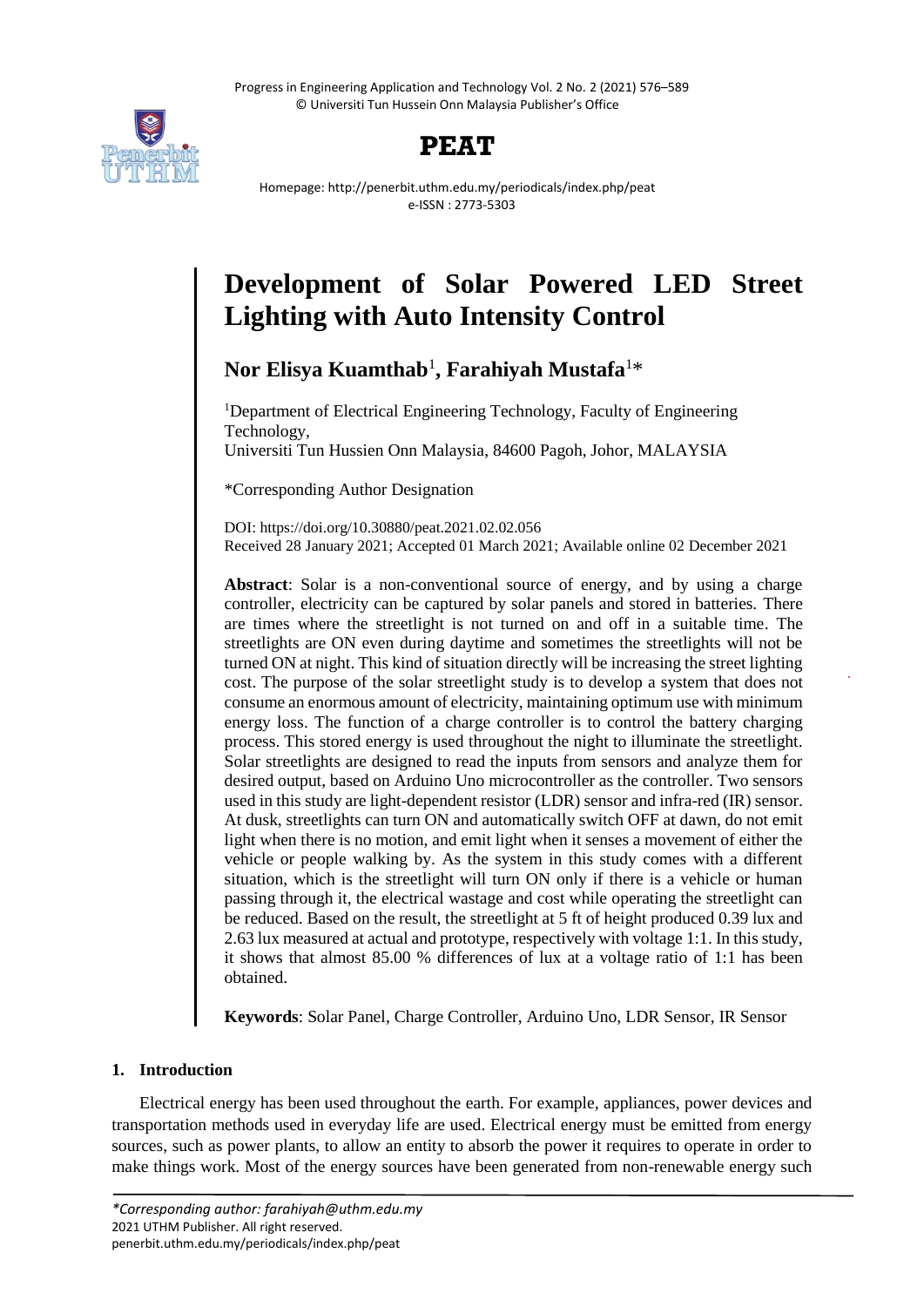as fossil fuels like coal, oils and gas. It takes millions of years for fossil fuels to form as they are formed by plant and animal remains of dead cells. Nuclear energy is often known as non-renewable energy since the Earth's crust has a small supply of uranium [1]. All this non-renewable energy will take thousands of years to form naturally and cannot be replaced as fast as they are being consumed. Besides, there are many sources came from renewable energy such as wind energy and solar energy. In order to stave off the worst effects of rising temperatures, renewable energy typically tops the list of improvements the planet can produce. This is because carbon dioxide and other greenhouse gases that lead to global warming have not been released by renewable energy sources such as solar and wind. Solar power is usable energy generated from the sun in the form of electric or thermal energy. In some ways, solar energy is captured either directly using photovoltaic (PV), indirectly using concentrated solar power or by a mixture [2]. In addition, sunlight is one of the main natural resources in Malaysia, 70.00 % of the year because of its hot weather [3]. This energy is stored in a rechargeable battery and supplied to the LED strip when illumination is required.

Nowadays with growing population and energy demand, the renewable option has been taken as an energy source. Providing street lighting is one of the most parts of infrastructure either in a city or rural areas [4]. The cost of the street lighting can be reduced by applying the energy-efficient technologies and design mechanism. In controlling the streetlight system, there are various control strategies and methods to ensure that it uses less energy and is less costly in terms of money and usage.

Streetlights are important, but costly, so the system needs to be optimized in a way that is economical and conserves energy effectively [5]. The development of solar-powered LED street lighting with auto intensity control is studied. Nowadays, during the day, the streetlight still switched ON and a major waste of energy occurs. Wastage will also occur at midnight, which will light up at full intensity, as there is not much car and traffic. To overcome this problem, an auto intensity streetlight system using solar energy controlled by Arduino proposes to become a better solution for a solar streetlight. in order to reduce the electrical wastage and cost while operating the streetlight.

## **2. Literature Review**

#### 2.1 Solar panel

The solar panel is a combination of multiple solar cells to convert sunlight to produce electricity [6]. Commonly solar cells made from a semiconducting material such as silicon wafer. There are three types of solar panel which is monocrystalline, polycrystalline or also known as multi-crystalline, and thin film. These solar panels vary in material, performance has its advantages and disadvantages. The suitable type of solar panel selected depend on installation method or desired system characteristics such as performance. The performance of the solar panel can be rated according to their maximum DC power output (Watt) under standard test condition (STC) [7]. In terms of technology and price, crystalline-based solar panels are commonly used because of their maturity. Although poly-crystalline solar panels are cheaper than mono-crystalline solar panels, in Streetlight applications, mono-crystalline panels are preferred because they are smaller than poly-crystalline because of their higher performance, making the construction of the pole simpler and cheaper. The monocrystalline solar panel has a higher efficiency compared to a polycrystalline and thin film. Monocrystalline efficiency is 15.00 %, polycrystalline efficiency is 14.00 % and thin-film efficiency is 10.36 % [8].

## 2.2 Battery

To store the electricity generated by the solar panel, batteries are used. The battery and/or load will be supplied with electricity produced by the solar panels during the day. These batteries can provide stable energy to the load when the load demand is greater than the energy received from the solar panels [9]. There are three types of batteries which are Nickel-Cadmium (Ni-Cad) battery, Lead-Acid (LA) battery, and Lithium-Ion (LI) or Lithium-Polymer (LP) battery [9]. Due to its maturity in technology and low costs, the Lead-Acid battery is the most widely used in solar-powered systems. They can only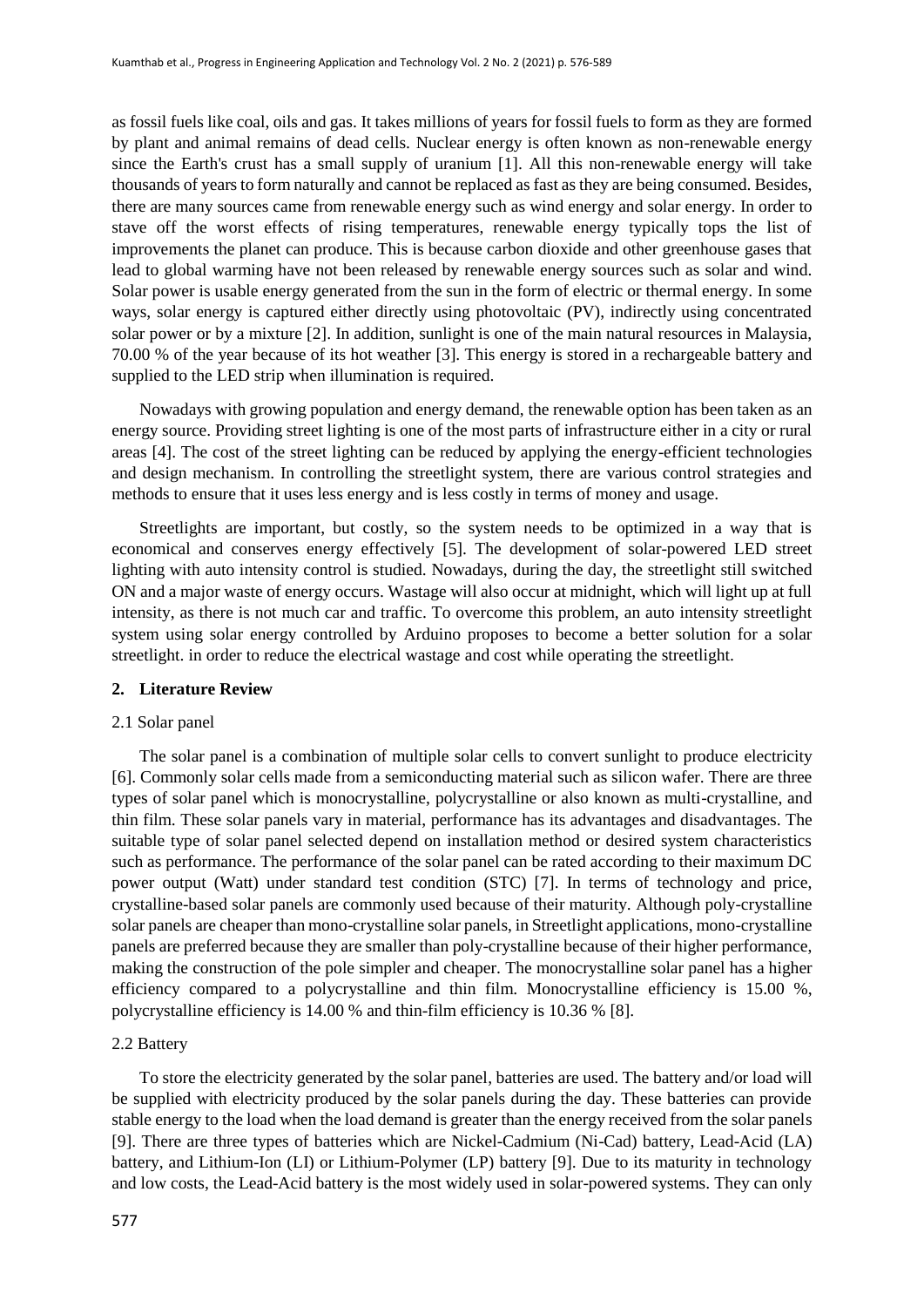be used to prolong their lifetime with a low depth of discharge (DOD). Its DOD ranges from 20.00 % to 50.00 %. There are two types of Lead-Acid batteries, which is flooded and valve-regulated lead-acid (VRLA) batteries that are free batteries for maintenance.

#### 2.3 Charge controller

To control the charging of the batteries, charge controllers are used. The charge regulator or charge controller is the device to protect the battery from over or under charged by the solar panel [10]. It also functions as regulator for voltage coming from solar panel. Both types have same function but have different principle. Pulse-width modulation (PWM) controller effect the sensitive load because of noise created by frequency while maximum power point tracking (MPPT) controller can use with larger voltage solar panel (such as with 20 V solar panel, it can charge a 12 V battery bank) [11]. Besides, PWM controller is less cost compared to MPPT controller.

#### 2.4 Method on using LED in solar powered streetlight

References from [12] and [13] shows the significant use of LEDs as a component of the lighting for solar powered street light. This is due to the emergence of new LED driver technology in which onpar or better than conventional high-intensity discharge (HID) or high-pressure sodium light (HPS) lamps can perform more efficient LED modules. In [14] and [15], it discusses the design of solar powered streetlights using conventional method. In the design, there is no "intelligent" system being used or an approach optimization method. The only energy-efficient element is the use of LED lamps that, compared to conventional HID or HPS lamps, have a low power load.

## 2.5 Related work

N. Yashaswini, et al in implementation of automatic street light control by detecting vehicle movement [16]. This project is planned to monitor the movement of vehicles on roadways so that only a block of road lights in front of it can be switched on and the trailing lights can be turned off to conserve electricity. For cars, each of the lights on the expressway remain ON throughout the night. Usage of the microcontroller to monitor the LED. The hardware model consists of fourteen streetlamp light-emitting diodes and eight photodiode or infrared diode sets used as sensors, variable resistors and switchfunctioning transistors. On the side of the street, the infrared diodes are set and photodiodes are positioned on the opposite side of the street, directly confronting IR diodes.

For the automatic street lighting system for energy efficiency based on low cost microcontroller [2] by the R. Husin, they use an automated street lighting system based on a low-cost, energy-efficient controller to monitor the LED. Because of its features and benefits, the LED is seen as the promising alternative to the current street lighting scheme. There are three sensors used in this project, including vector and non-vector type sensors that are dark or light sensor, LDR sensor and laser sensor.

A. Shariqueanees et al in their paper for solar powered LED street light with auto intensity control [17]. Based on this design project, solar panel from the photovoltaic cells are used for charging the batteries. Solar panels from photovoltaic cells are used to charge the batteries, based on this design project. The photovoltaic can convert the energy of sunlight into electrical energy. In the rechargeable battery, the electrical energy will be stored. Then the solar panel used the different reflectors to obtain more thermal energy from the sun. A case study is also done in this project to show benefits of solar led streetlight compare to traditional streetlight. Other components used in this project is rechargeable battery, voltage divider circuit, Arduino and LDR.

In the design of the solar powered auto intensity control of street light with SMS feedback system [18], V. Chauhan and J. Singh Sadhak use global system for mobile communications (GSM) communication system. In order to power the lamp, this project uses solar panel systems. The GSM communication system enables streetlight monitoring by using a current sensor and a voltage sensor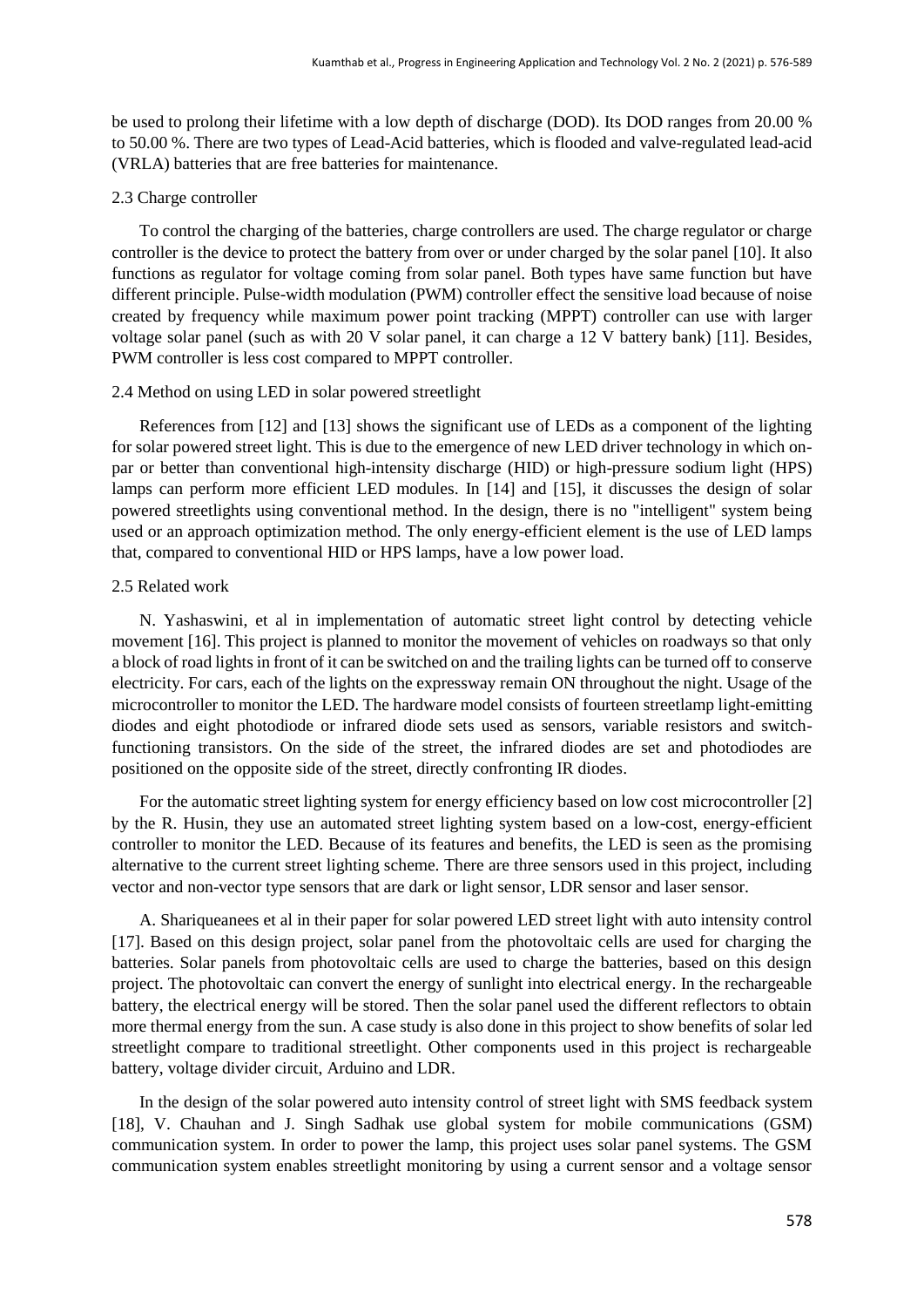with a voltage divider circuit. The GSM is an automated system designed to increase streetlight accuracy and efficiency. The microcontroller will then process the streetlight relevant information when the fault occurs. This microcontroller will send the data to the server through way of a GSM communication device.

J. Santosh et al in their paper of auto intensity control of solar street light using Arduino [4], they use Arduino Uno as a microcontroller. There are a variety of components used in this project, such as solar power, LEDs and street lighting sensors. The PWM controls the appropriate strength of the LED used. In this project, because of the single output that goes high when the movement is detected, PIR sensors are used to detect the infrared radiation of the human body.

A. Bhoir et al in their paper of solar based auto intensity control street light using Arduino [5]. This project objective is to create a system which is saving for energy. Therefore, this project also makes a system to senses the brightness of the environment and then adjust the intensity as per the same. Manual control of streetlights nowadays taking a lot of time and significant waste of energy is done at morning because it could not be turned OFF together at once. Solar panel, Arduino, LED, battery, LDR sensor, IR sensor, solar module and stems for connecting the panels used in this project.

#### **3. Methodology**

A block diagram as shown in Figure 1 is used to represent the system layout and structure that is involved in this study. Based on Figure 1, the power supply represented by a 6 V 4.5 Ah sealed lead acid rechargeable battery is used as a supply to activate the Arduino Uno microcontroller and 4 channel 5 V relay module. Arduino Uno Rev3 is used as a controller to interface the hardware component and software. The intensity of light at various time slots is controlled by this controller. The IR sensor consists of an infrared-transmitter, an infrared-receiver, and a distance adjustment potentiometer. This sensor senses the movement of the vehicle on the road to provide the controller with input throughout the night. The LDR sensor module is used to detect the darkness of the ambient level of light or to measure the intensity of light. The resistance is very high during the night, but the resistance can decrease significantly during the daytime, depending on the strength of the sun. The 4 channel 5 V relay module used to interface with microcontroller of Arduino Uno Rev3 and act as a switch either ON or OFF the LED strip.



**Figure 1: Block diagram of the solar powered LED street lighting with auto intensity control**

When 6 V 500 mA (3 W) solar panel expose to sunlight, the generated electricity control by PWM charge controller to charge the battery. The charge controller automatically manages the working of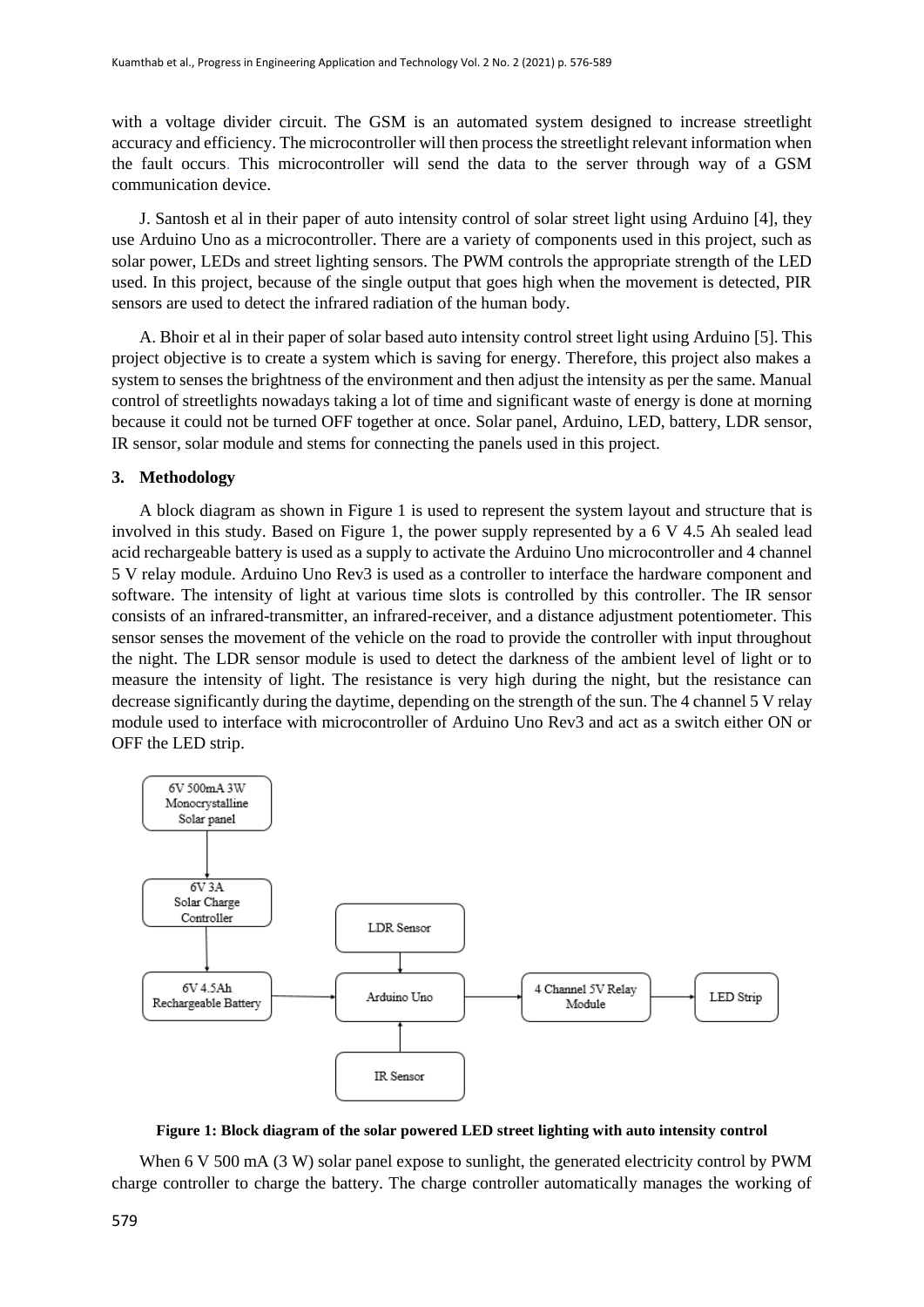solar panel, 6 V 4.5 Ah sealed lead acid rechargeable battery and connected load in the solar system. The rechargeable battery is a unit for energy storage that can be recharged after discharge. During the day, this battery stores the energy from the solar panel and this power is used during the night. In this study, the solar panel transforms solar energy into electrical energy that is used to power the system or to charge a battery. The output used to emit visible light when it is activated is the LED strip.

#### 3.1 Flow chart

The flow chart in Figure 2 shows the operation of LDR sensor. Based on Figure 2, when LDR sensor detect dark, the LED strip 1 turn ON until LDR sensor detect the presence of light of vehicle, the relay activated and turn OFF the LED strip 1. The LED strip 1 turn ON back when the LDR sensor detect dark and did not detect the presence of light. The flow chart in Figure 3 shows the operation of IR sensor.



**Figure 2: Flowchart of LDR sensor**



**Figure 3: Flowchart of IR sensor**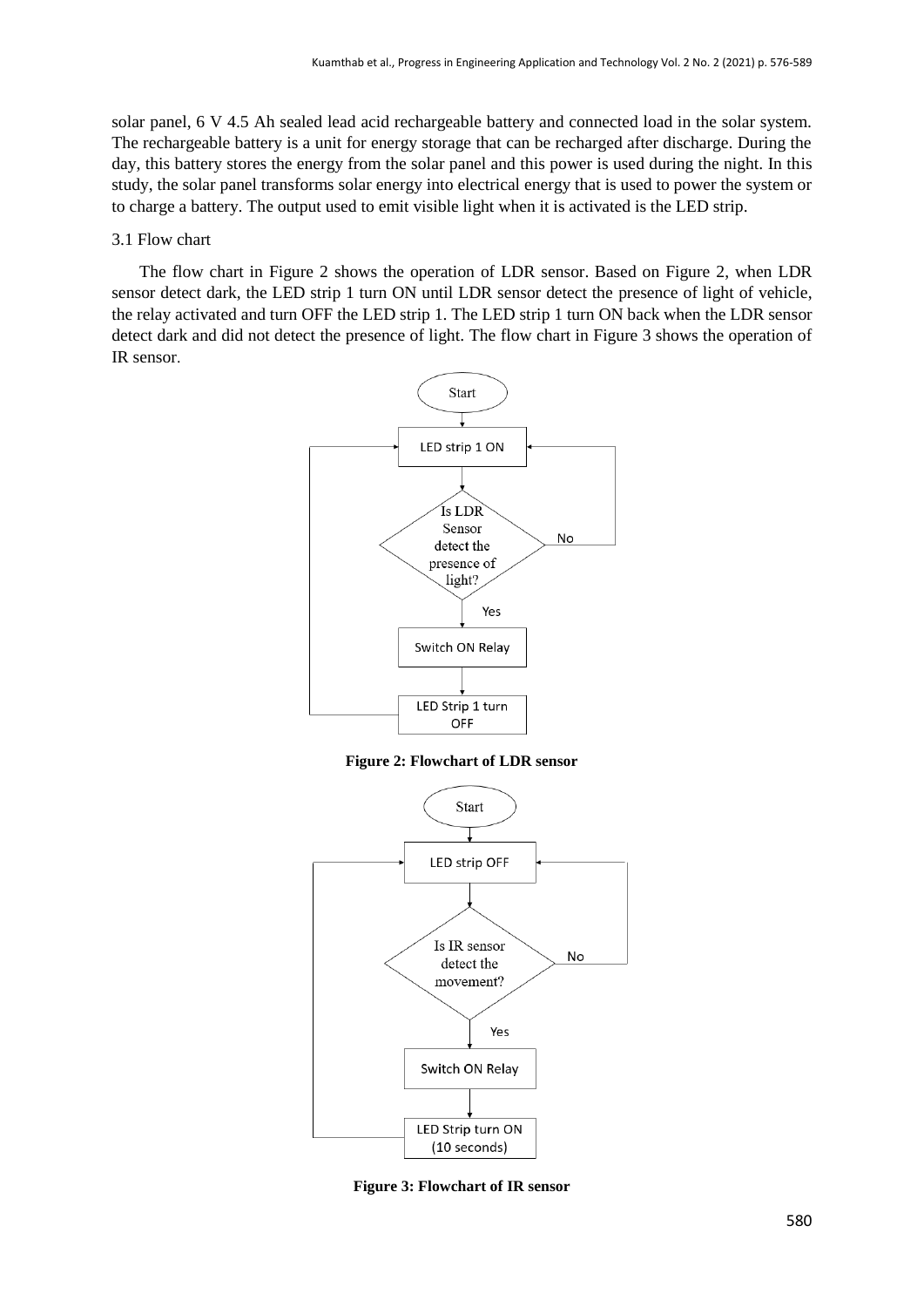Based on Figure 3, when IR sensor detect the movement, the relay activated and turn ON the LED strip. When the IR sensor does not detect the movement, the relay cannot be activated and the LED strip did not light up**.** The flow chart in Figure 4 shows the operation of overall project. Based on Figure 4, solar panel and rechargeable battery are connected to the solar charge controller to charge the battery. The power in a rechargeable battery used to activate the Arduino Uno microcontroller and 4 channel 5 V relay module. When LDR sensor detects the presence of light, the relay activated and LED strip turn ON. Then, when IR sensor detects the movement, the relay activated and LED strip turn ON. When the LDR and IR sensor did not detect the presence of light and movement, the sensor keeps waiting for the sensor to activate.

Figure 4 shows the circuit diagram of solar powered LED street lighting with auto intensity control. It works in accordance with the varying sunlight. Whenever there is sufficient sunlight in surroundings, LDR exhibits high resistance and acts as an insulator, while in darkness this LDR behaves as low resistance path and allows the flows of electricity, this LDR's operates with the help of IR sensors, these sensors are activated under low illumination conditions and these are controlled by an ATMega328P micro controller, every basic electronic circuit operate under regulated 5 V DC. When any object comes in the range of IR sensors, as IR LED emits the radiations and reflected to IR photodiode by the object. Hence, object is detected.



**Figure 4: Circuit diagram of solar powered LED street lighting with auto intensity control**

#### **4. Results and Discussion**

Based on Figure 5 (a), a testing for solar panel power generation to charge a rechargeable battery during sunny condition has been conducted. Figure 5 (b) shows the output of the LED strip to produce the streetlight which consists of Arduino Uno microcontroller, and 4 channel 5 V relay module, LDR sensor, IR sensor and LED strip.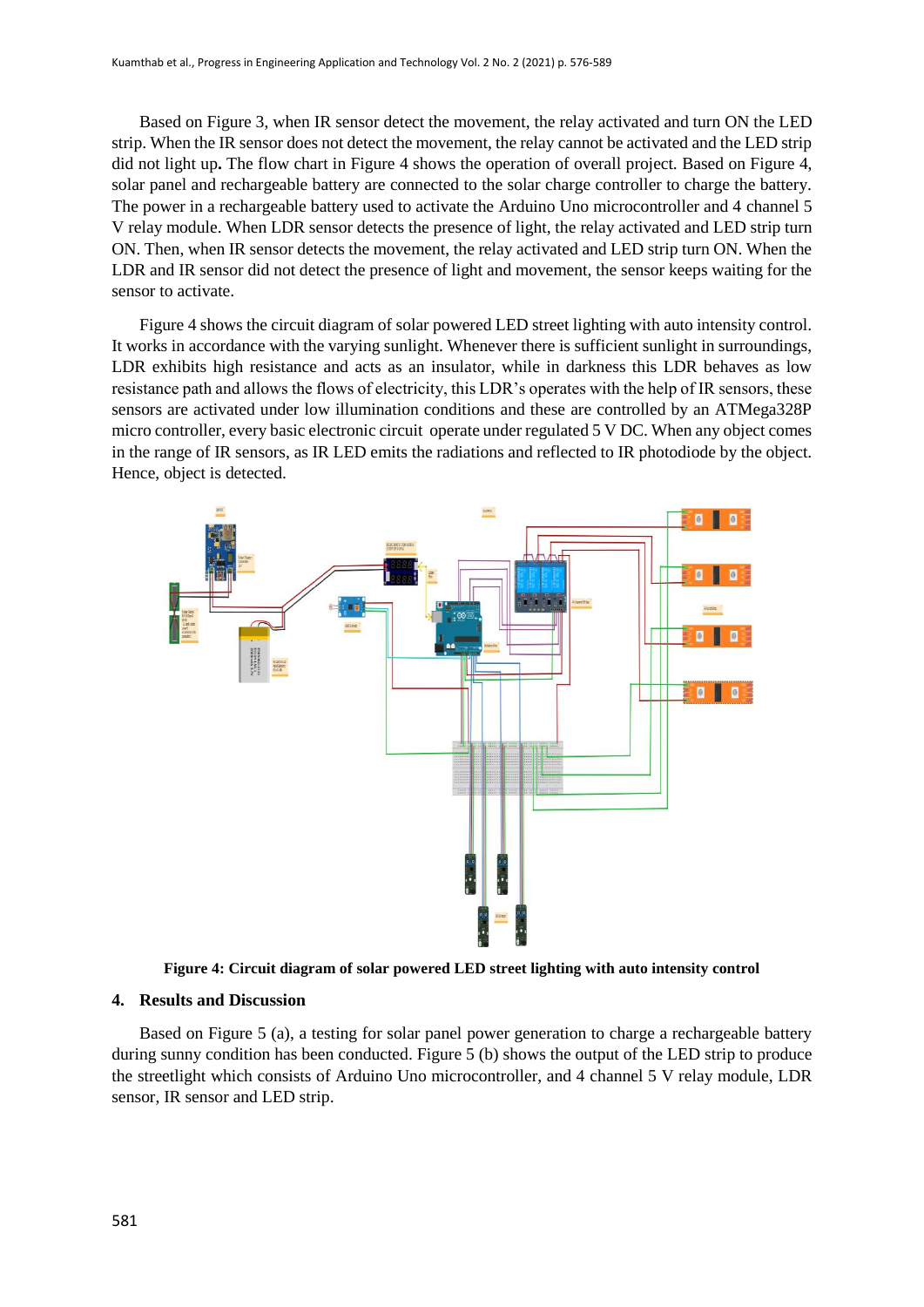

**Figure 5: Hardware prototype of the (a) input and (b) output part**

## 4.1 Output voltage generated by solar panel

The testing for solar panel power generation to charge a rechargeable battery was conducted at Kolej Kediaman Pagoh, UTHM during sunny conditions. The 6 V 500 mA 3 W solar panel, 6 V 4.5 Ah rechargeable battery and 6 V 3 A charger controller was selected while running this experiment for charging the battery. The data reading has been taken once in half an hour using a multimeter. The result in Table 1 shows the voltage that has been charged on rechargeable battery within a stated time. As shown in Figure 8, the absorbed voltage generated by the 6 V solar panel to the 6 V rechargeable battery increased between 11.00 am until 3.30 pm.

| <b>Time</b>       | Voltage (V) |  |
|-------------------|-------------|--|
| 11.00 am          | 1.34        |  |
| 11.30 am          | 1.52        |  |
| $12.00$ am        | 2.37        |  |
| 12.30 am          | 3.56        |  |
| $1.00 \text{ pm}$ | 3.89        |  |
| $1.30$ pm         | 4.52        |  |

**Table 1: Continuous outcomes using 6 V 500 mA 3 W solar panel**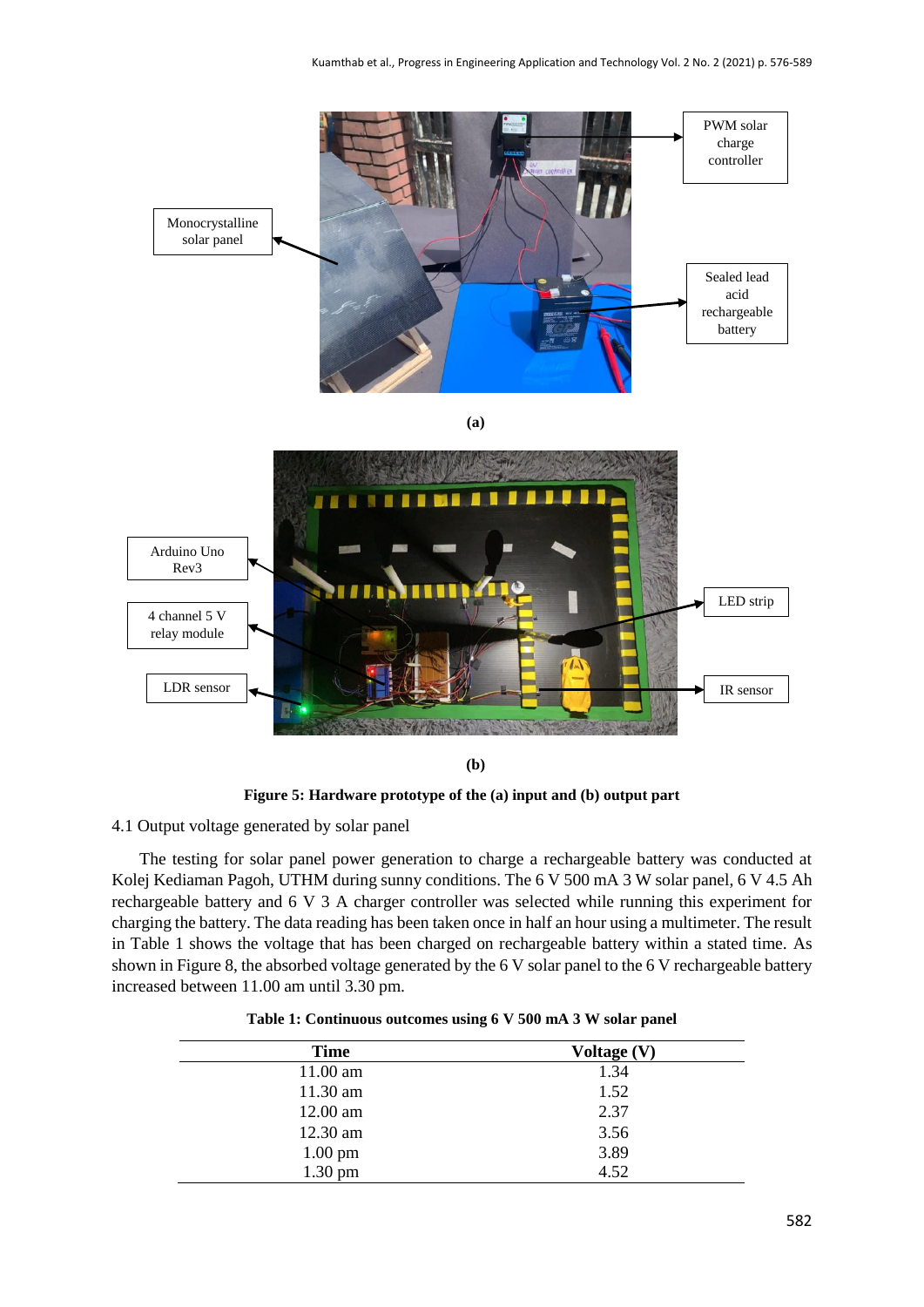

**Figure 6: Solar panel generate power to charge a rechargeable battery**

## 4.2 The streetlight data

The testing for the actual street lighting system was conducted at Jalan Pagoh road. The brightness value (lux) of the lamp of actual and prototype streetlight has been observed to compare the results. The lux meter was selected while running this experiment for streetlight. The data reading has been taken for 4 poles with a different height which is 4 and 5 ft from the lowest point of streetlight up to the main point of the streetlight lamp. The results in Table 2 show the lux value for 4 poles with two different heights at the actual streetlight. Table 2 shows the data reading of the actual streetlight at the road. The data proved that when the distance of lux measurement which is lux meter is nearest to the main point of street lamp, the value of lux will increase. While, the lux value decreases when the lux meter far from the main point of street lamp. As referred to Table 2, it can be concluded that, at 4 ft from the lowest point of streetlamp, the value of lux at 4 ft lower than 5 ft height which is between 41 to 46 lux for 4 ft and between 44-49 lux for 5 ft.

| Pole | Height (ft)      |    |
|------|------------------|----|
|      | 4                | 5  |
|      | Brightness (lux) |    |
| 1    | 41               | 44 |
| 2    | 44               | 48 |
| 3    | 44               | 48 |
| 4    | 46               | 49 |
|      |                  |    |

|  | Table 2: The brightness (lux) of actual streetlight |  |  |  |
|--|-----------------------------------------------------|--|--|--|
|  |                                                     |  |  |  |

The data in Table 3 shows the lux value for 4 poles with two different heights at the prototype streetlight. Table 3 shows the data reading of the prototype streetlight. The data pattern is the same with the actual streetlight data. The value of lux at 5 ft height is bigger than 4 ft height as it is nearest towards the street lamp. If compared with two previous data taken for actual and prototype streetlight, the bar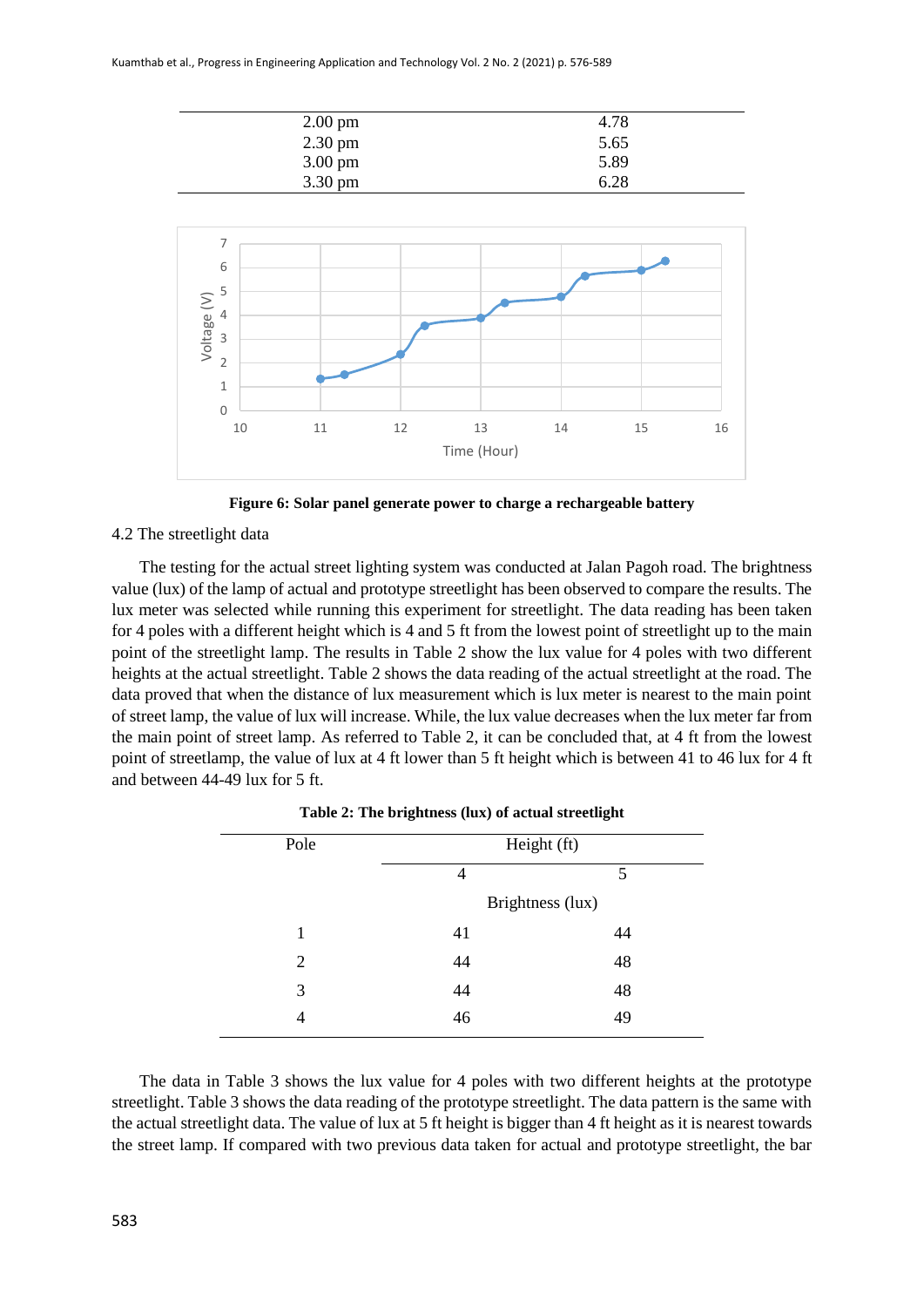graph in Figure 7 shows the lux value at height 4 ft while Figure 8 shows the lux value at height 5 ft for both actual and prototype condition.

| Pole           |                                      | Height (ft)              |           |
|----------------|--------------------------------------|--------------------------|-----------|
|                | 5<br>$\overline{4}$                  |                          |           |
|                |                                      | Brightness (lux)         |           |
| $\mathbf 1$    | $10\,$                               |                          | $17\,$    |
| $\sqrt{2}$     | $8\,$                                |                          | 15        |
| 3              | 9                                    |                          | 16        |
| $\overline{4}$ | $8\,$                                |                          | 15        |
|                |                                      |                          |           |
|                | $\blacksquare$ pole<br><b>Actual</b> | <b>Prototype</b>         |           |
|                | $\overline{4}$                       | $44$                     | $46$      |
| $\frac{1}{4}$  |                                      |                          |           |
|                |                                      |                          |           |
|                |                                      |                          |           |
|                |                                      |                          |           |
|                |                                      |                          |           |
|                |                                      |                          |           |
| $\supseteq$    |                                      | $\circ$                  |           |
|                | $\infty$                             |                          | $\infty$  |
|                | $\mathord{\sim}$<br>$\mathbb{m}$     | $\infty$<br>$\mathbb{I}$ | 4<br>IIII |

**Table 3: The brightness (lux) of prototype streetlight**

**Figure 7: Lux value at a height of 4 ft of actual and prototype streetlight**

2 3 4



**Figure 8: Lux value at a height of 5 ft of actual and prototype streetlight**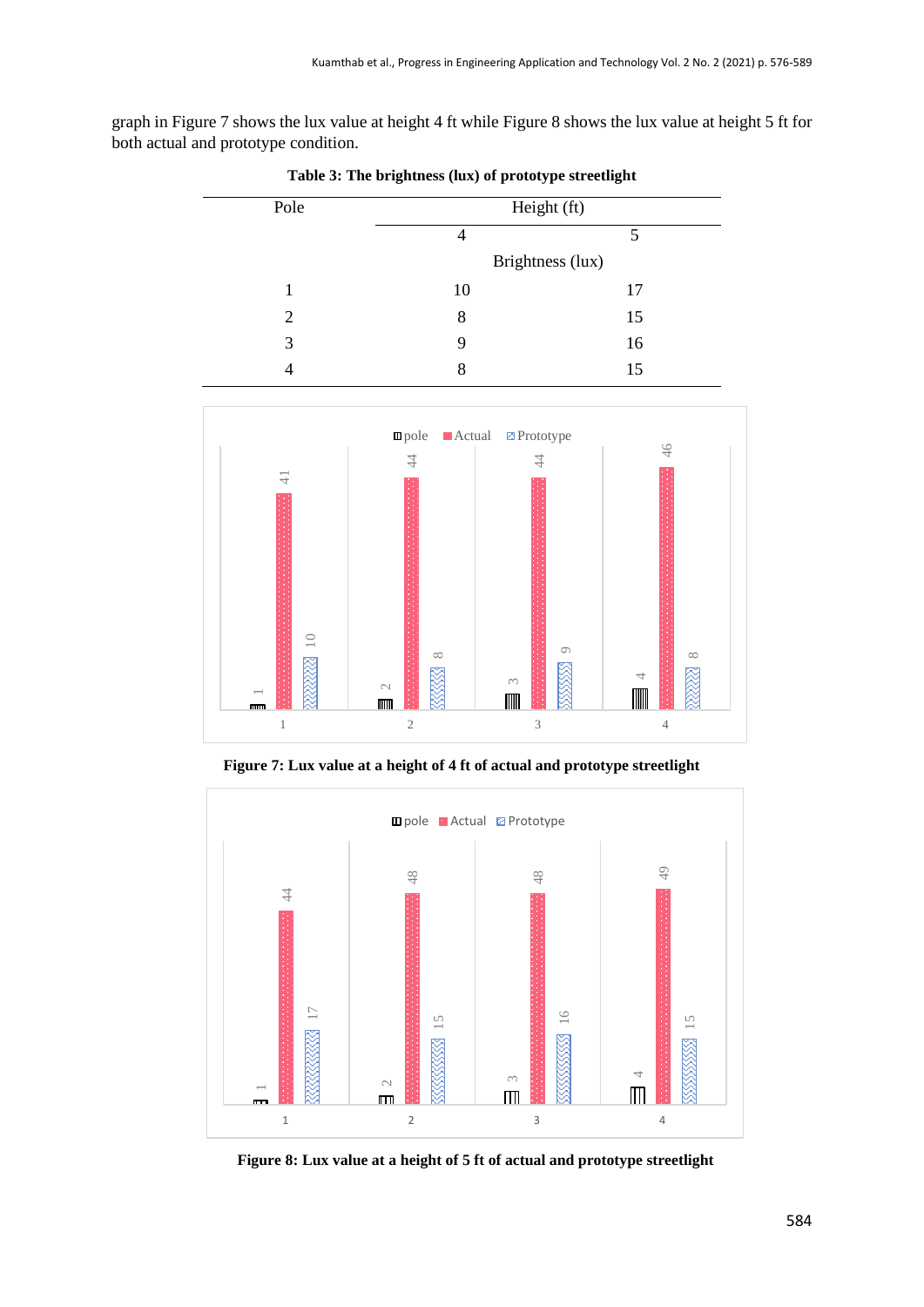Based on Figure 7 and Figure 8, the lux value at 4 and 5 ft height for the actual condition is higher than the lux value at 4 and 5 ft for prototype streetlight. The most common streetlight (actual) operating voltage was 120 Volts while for this project, 6 Volts streetlight was used. Table 4 shows the ratio for actual and prototype streetlight. Figure 9 illustrates the comparison between the average brightness at four poles (refer to Table 4) in actual and prototype streetlight for both heights which is 4 and 5 ft with a voltage ratio 1:1. Based on Figure 9, the brightness, lux value produced for prototype streetlight is higher than actual streetlight for 1 V. The 1 V of actual streetlight produced 0.36 lux while prototype streetlight produced 1.46 lux for 1 V. It shows that even though the voltage is low, but it can produce high lux value which is the streetlight turn on bright. In this case, it had been proved that the usage of electrical for streetlight prototypes was reduced.

| Ratio (Volts) |                 | Actual (lux) | Prototype (lux) |
|---------------|-----------------|--------------|-----------------|
|               |                 |              |                 |
| 120:6         | 4 ft            | 43.75        | 8.75            |
|               | 5 <sub>ft</sub> | 47.25        | 15.75           |
| 1:1           | 4 ft            | 0.36         | 1.46            |
|               | 5 <sub>ft</sub> | 0.39         | 2.63            |

## **Table 4: Ratio for actual and prototype streetlight**



**Figure 9: Average brightness at 4 and 5 ft of streetlight with ratio 1:1**

#### 4.3 Picture overall project

Table 5 shows the flow process of LED street lighting in different condition. The first condition shows the LDR sensor detected dark, LED strip 1 remains turned ON (for safety purpose) until the LDR sensor detects the presence of the light of any vehicle. The second condition shows the condition when the LDR sensor detects the presence of the light of the vehicle, the LED strip 1 turns from ON to OFF. In this stage, all LED strips are in OFF condition and IR sensor ready to activate. The LED strip turns ON after any vehicle attaches to the IR sensor. The third condition shows when IR sensor 1 detects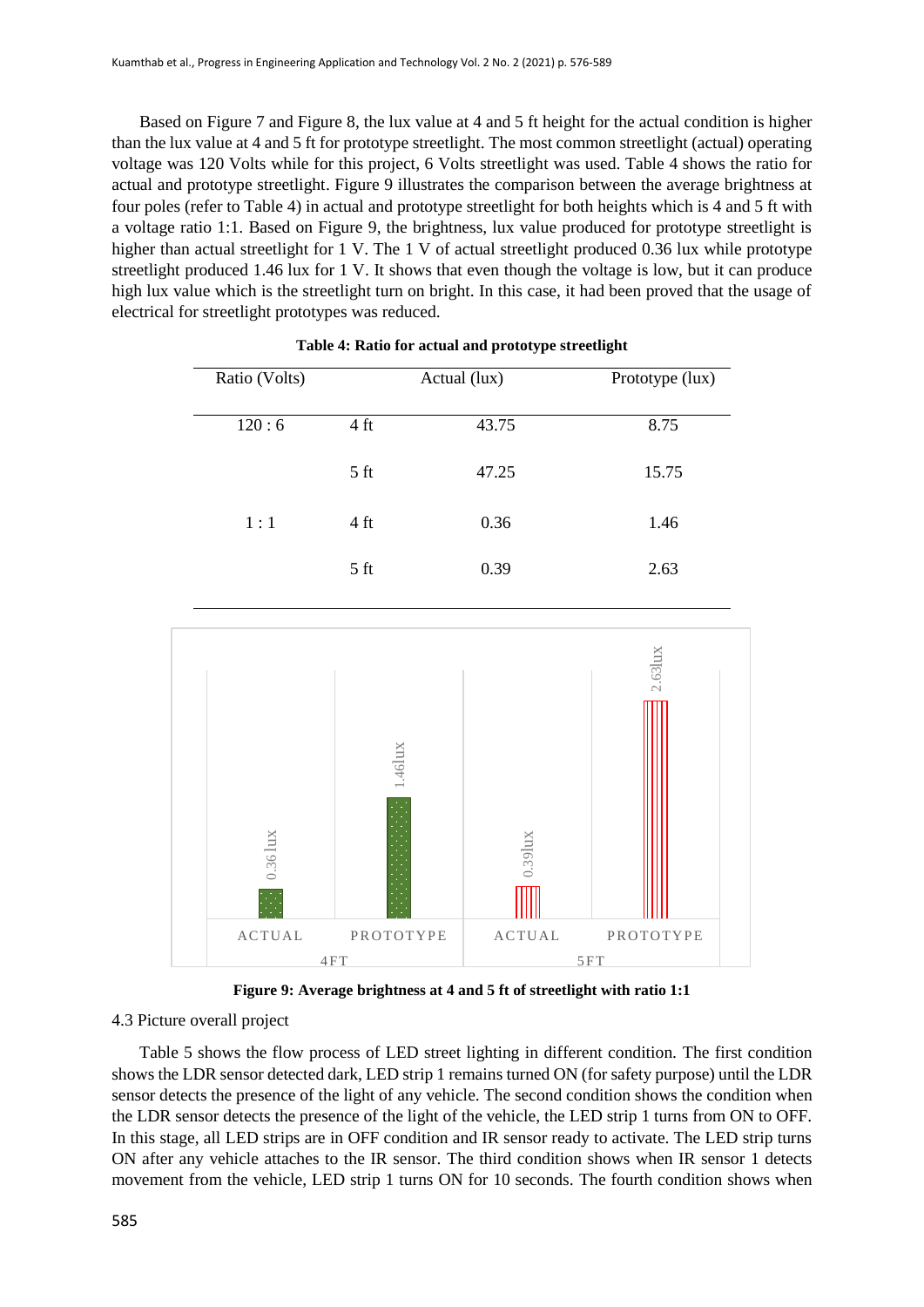IR sensor 2 detects movement from the vehicle, LED strip 2 turns ON for 10 seconds. The fifth condition shows when IR sensor 3 detects movement from the vehicle, LED strip 3 turns ON for 10 seconds. The sixth condition shows when IR sensor 4 detects movement from the vehicle, LED strip 4 turns ON for 10 seconds. When all the LDR sensor does not detect presence of light of any vehicle at night, LED strip 1 turns ON (as first condition).

**Table 5: Flow process of the LED streetlight**

| Condition                                                                                                                                                                                                                                                                                                                                                                            | Results |  |  |
|--------------------------------------------------------------------------------------------------------------------------------------------------------------------------------------------------------------------------------------------------------------------------------------------------------------------------------------------------------------------------------------|---------|--|--|
| $\overline{a}$ $\overline{b}$ $\overline{c}$ $\overline{c}$ $\overline{c}$ $\overline{c}$ $\overline{c}$ $\overline{c}$ $\overline{c}$ $\overline{c}$ $\overline{c}$ $\overline{c}$ $\overline{c}$ $\overline{c}$ $\overline{c}$ $\overline{c}$ $\overline{c}$ $\overline{c}$ $\overline{c}$ $\overline{c}$ $\overline{c}$ $\overline{c}$ $\overline{c}$ $\overline{c}$ $\overline{$ |         |  |  |

1. LED strip 1 turn ON when LDR sensor detect dark



2. LDR sensor detect the presence of light



3. LED strip 1 turn ON



4. LED strip 2 turn ON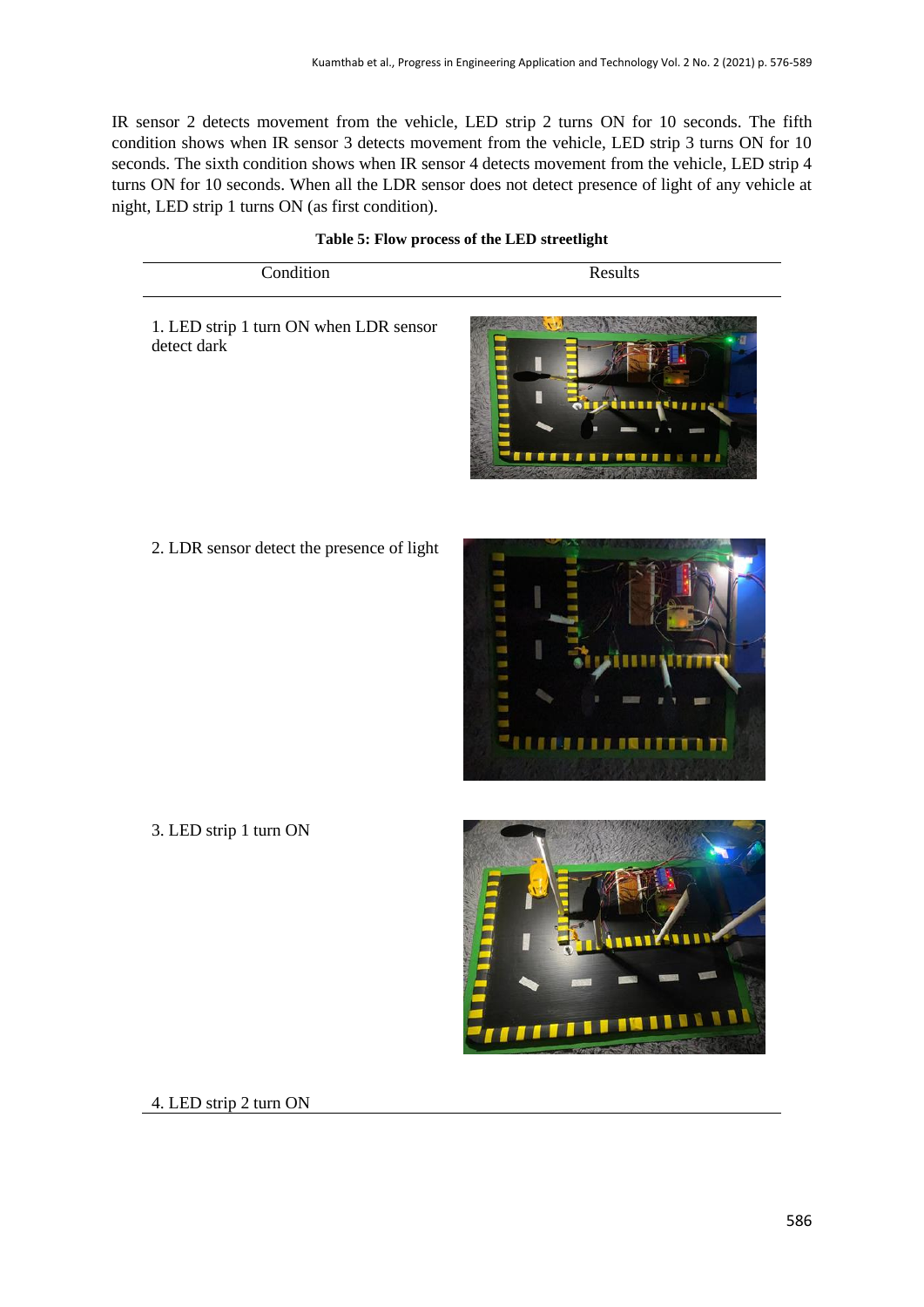

5. LED strip 3 turn ON



6. LED strip 4 turn ON



#### **5. Conclusion**

The development of solar-powered LED street lighting with auto intensity control using Arduino IDE, Proteus and Fritzing apps successfully produced. The street lighting hardware had been completed by using a strip-board. Based on the development process, the first objective is achieved which is to develop an auto intensity street light system using solar energy controlled by Arduino. These designs are sufficient to make a solar street lighting practical for portable usage since they can be placed wherever the user needs. The second objective is to propose a better solution for a solar street light. In order to reduce the electrical wastage and cost while operating the streetlight. As the system comes with a different situation, which is that the street light will turn ON only if there is a vehicle passing through it, the electrical wastage can be reduced. This system is a cost-effective, practical and safest way to save energy. Solar energy is one of the important and major renewable sources of energy. It can solve the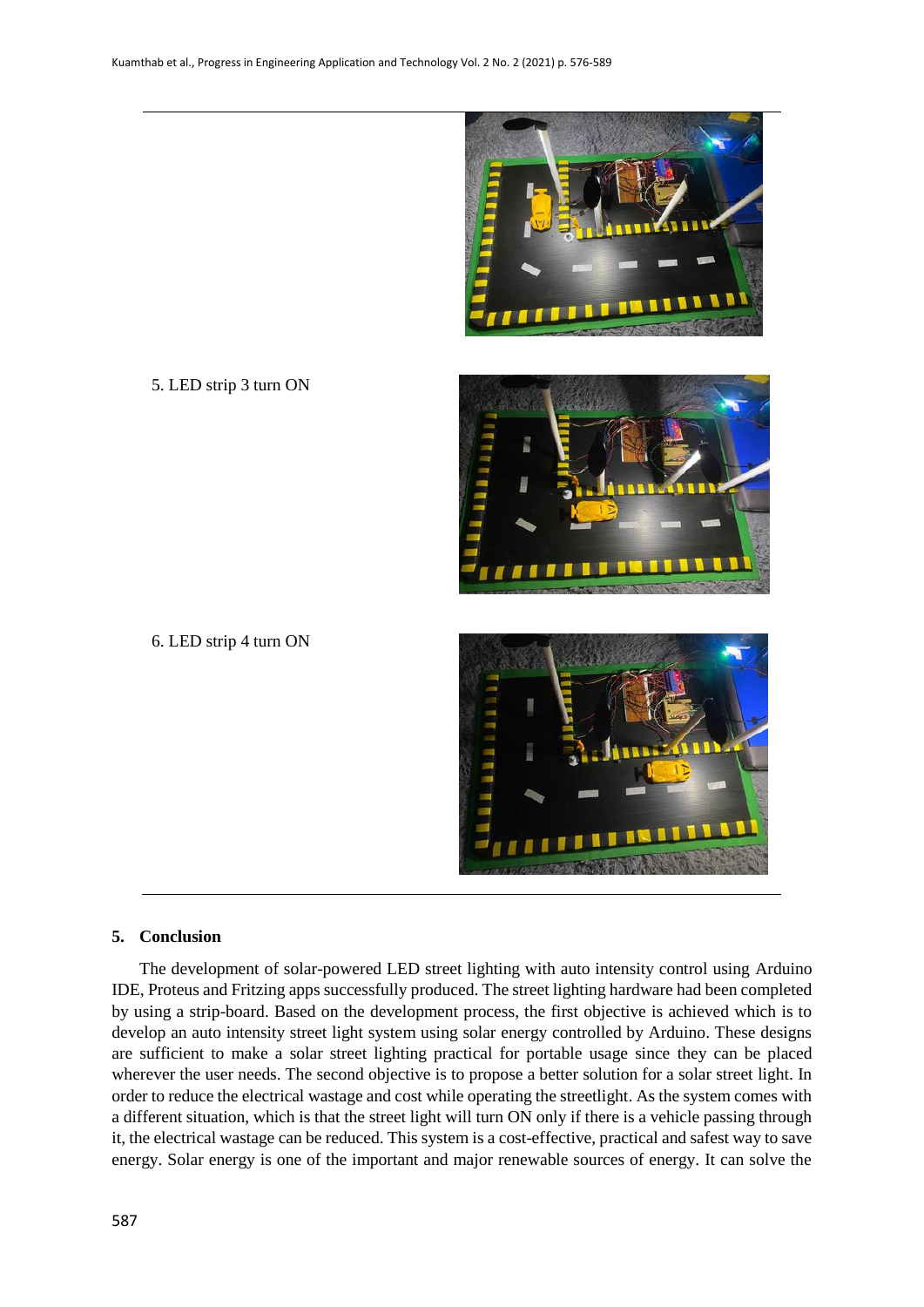problems that the world is facing today, saving energy and also disposal of incandescent lamps very efficiently.

## **Acknowledgement**

The authors would like to thank the Faculty of Engineering Technology, Universiti Tun Hussein Onn Malaysia for its support.

## **References**

- [1] N. M. Kumar, A. K. Singh, and K. V. K. Reddy, "Fossil Fuel to Solar Power: A Sustainable Technical Design for Street Lighting in Fugar City, Nigeria," *Procedia Comput. Sci.*, vol. 93, no. September, pp. 956–966, 2016
- [2] R. Husin *et al.*, "ROHAIDA HUSIN et al: AUTOMATIC STREET LIGHTING SYSTEM FOR ENERGY EFFICIENCY BASED ON… Automatic Street Lighting System for Energy Efficiency based on Low Cost Microcontroller," pp. 43–48,
- [3] Energy Commission (Malaysia), "Energy Malaysia," *Suruhanjaya Tenaga*, vol. 12, p. 3, 2017.
- [4] J. Santhosh, R. Nithyaraj, and G. Aravinthan, "Auto Intensity Control of Solar Street." no. March 2019, pp. 2455-1457
- [5] A. Bhoir, A. Penkar, M. Mhatre, and V. Dalvi, "Solar based Auto Intensity Control Street Light using Arduino," *Int. Res. J. Eng. Technol.*, vol. 5, no. 10, pp. 1542–1545, 2018.
- [6] A. Mohammad Bagher, "Types of Solar Cells and Application," *Am. J. Opt. Photonics*, vol. 3, no. 5, p. 94, 2015
- [7] M. R. Patel, *Wind and solar power systems: design, analysis, and operation*. CRC press, 2005.
- [8] C. F. Gabra and A. H. H. Ali, "A Comparative Analysis of the Performance of Monocrystalline , Polycrystalline and Amorphous Thin Film PV Cells in Semi-Arid Climate Conditions : Case of Egypt," no. March, 2014.
- [9] H. A. Kiehne, *Battery technology handbook*, vol. 118. CRC Press, 2003.
- [10] C. A. Osaretin, "Design and Implementation of a Solar Charge Controller With," *J. Electr. Electron. Eng.*, vol. 12, no. 2, pp. 40–50, 2016.
- [11] K. Liu and J. Makaran, "Design of a solar powered battery charger," *2009 IEEE Electr. Power Energy Conf. EPEC 2009*, 2009
- [12] S. Kiwan, A. A. Mosali, and A. Al-Ghasem, "Smart solar-powered LED outdoor lighting system based on the energy storage level in batteries," *Buildings*, vol. 8, no. 9, 2018
- [13] W. Yongqing, H. Chuncheng, Z. Suoliang, H. Yali, and W. Hong, "Design of solar LED street lamp automatic control circuit," in *2009 International Conference on Energy and Environment Technology*, 2009, vol. 1, pp. 90–93.
- [14] W. Guijuan, W. Zuoxun, Z. Yingchun, and S. Lanyun, "A new intelligent control terminal of solar street light," in *2011 Fourth International Conference on Intelligent Computation Technology and Automation*, 2011, vol. 1, pp. 321–324.